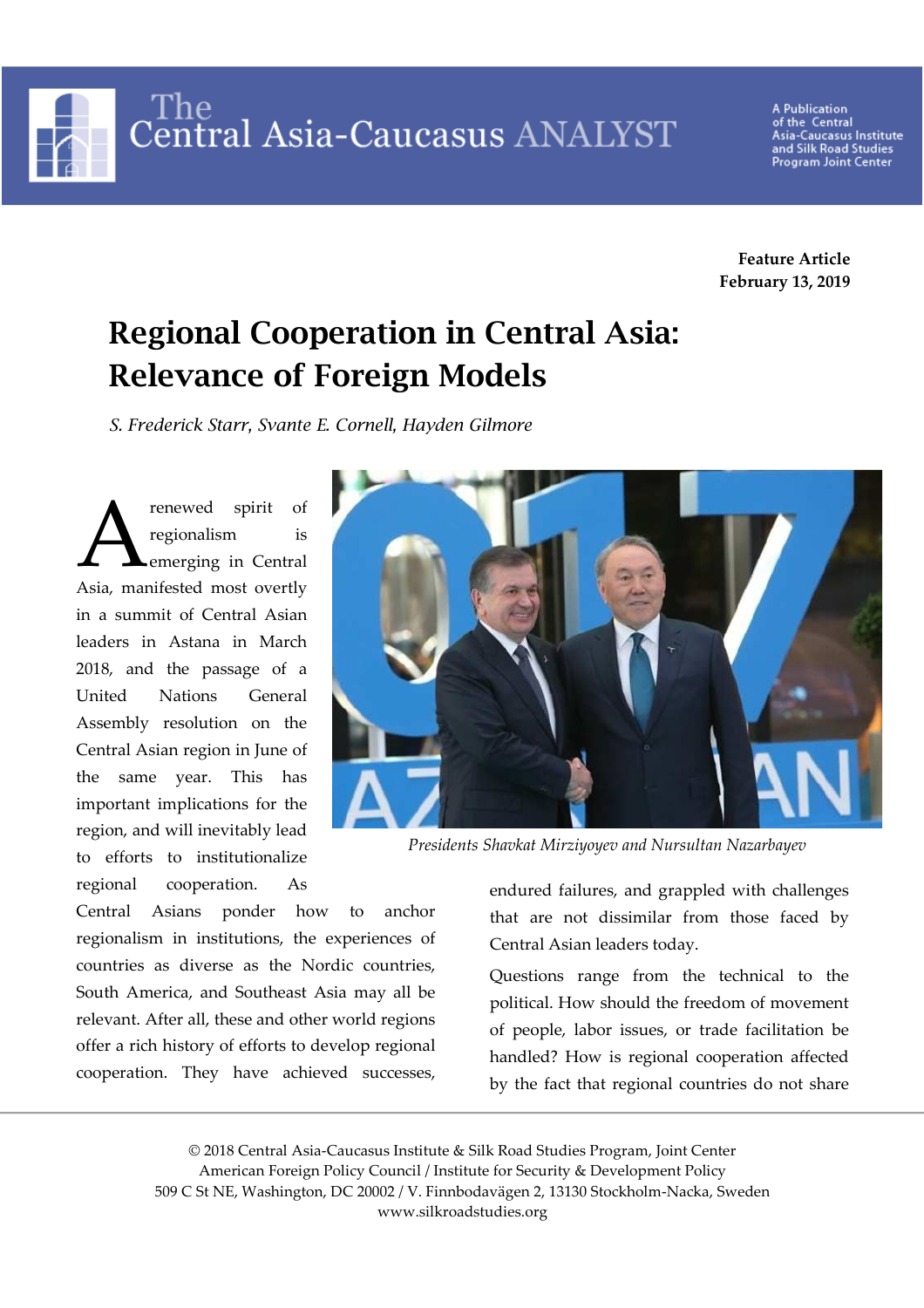the same patterns of membership in international organizations? How deeply institutionalized should regional structures be? How do they relate to outside powers, particularly large ones and potential hegemons? These questions are the focus of the following sections. They deal with several significant regional organizations, though not with the two that might seem to be the most obvious ones: the European Union and the Eurasian Economic Union. Both are continent-wide manifestations of regional integration, which therefore gives them geographical as well as institutional ambitions that differ fundamentally from what the Central Asians seek in their mutual cooperation. The fact that two regional states – Kazakhstan and Kyrgyzstan – are members of the Eurasian Economic Union does not change this. For its part, the European Union is the most advanced form of regional integration yet devised – so much so that it has, in fact, become a *supranational* institution. Because Central Asians show no interest in losing their identities in some new supranational structure, the experience of the EU is not a subject for this analysis. Similarly, the Eurasian Economic Union embodies strong element of a highly political supranationalism, which Kazakhstan has explicitly sought to resist. The Russian-led project for Eurasian economic integration differs fundamentally from Central Asian cooperation in that it is centered around a dominant country, whose population, economy, and military might dwarfs that of the other participants combined. This is not the case among the states of Central Asia.

This backgrounder aspires is to draw from the experience of regional cooperation efforts that share some similarities with, and relevance for, Central Asia. These are the Association of Southeast Asian Nations (ASEAN); Nordic Cooperation; The Višegrad Group; and the Southern Common Market (MERCOSUR). It will be shown that the first two of these have the highest relevance for Central Asia, while the others provide additional insights that could usefully inform Central Asian regional cooperation.

# **The Association of Southeast Asian Nations (ASEAN)**

In 1967, Indonesia, Malaysia, the Philippines, Singapore and Thailand joined forces to create ASEAN. This move took place against the background of the cold war, and specifically the growing military confrontation in Indochina. Following the end of the Cold War, ASEAN expanded to include Vietnam, Laos, Myanmar and Cambodia. The key principles underlying ASEAN are non-interference in each other's affairs, the peaceful resolution of disputes, and cooperation to further economic and social development. ASEAN developed considerably over the years, establishing a secretariat in 1976. However, its major step in this direction occurred in 2008, when it significantly deepened its international legal personality by adopting the ASEAN Charter.

In 2015, the ASEAN Economic Community was established, with a view to "transform ASEAN into a region with free movement of goods, services, investment, skilled labor, and freer flow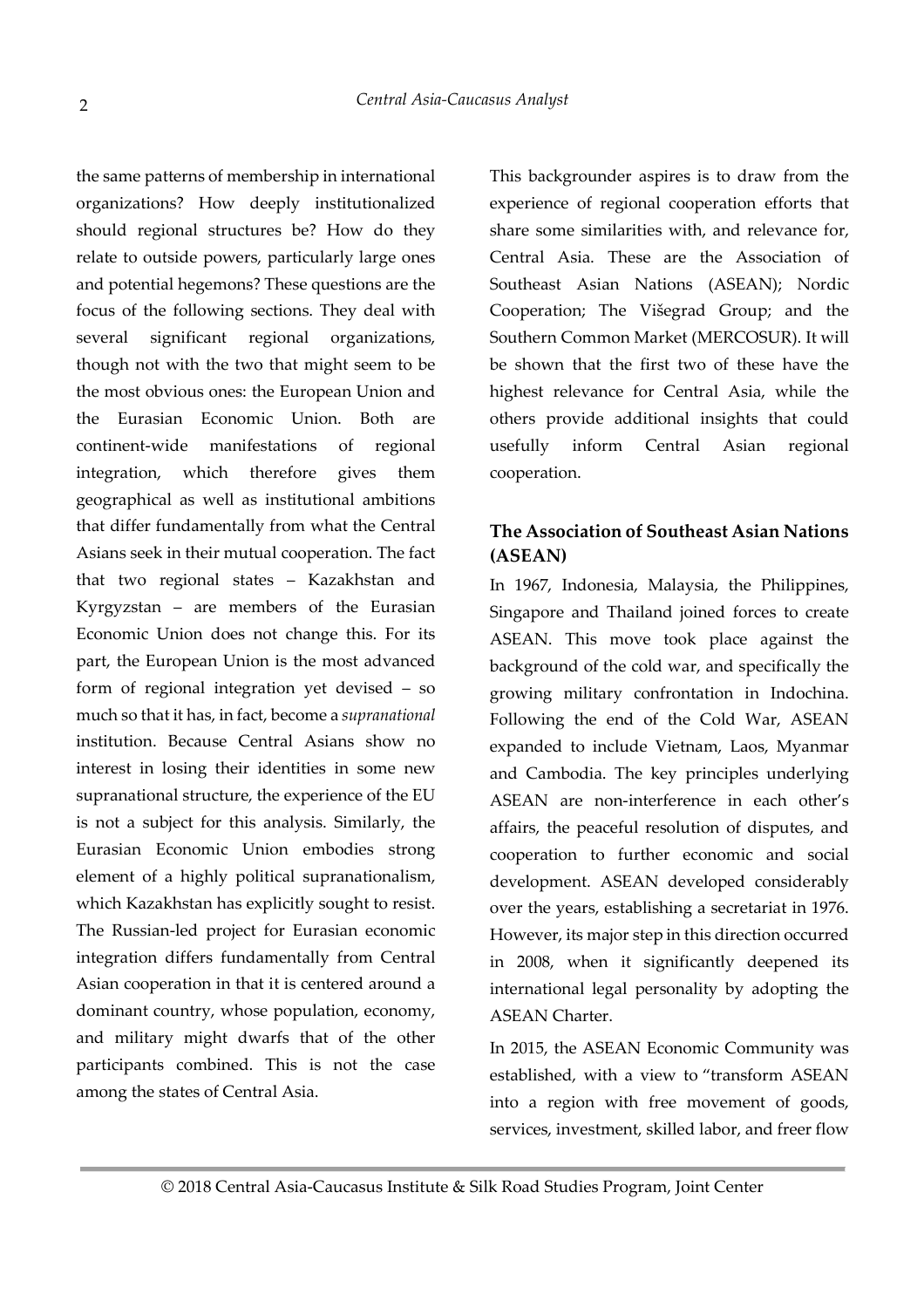of capital."<sup>1</sup> While the aim was eventually to develop ASEAN along lines similar to the EU, with full freedom of movement, ASEAN's member states have taken a more incremental approach to the implementation of these provisions.

As noted, ASEAN maintains a secretariat based in Jakarta. The organization's Secretary-General is appointed by an ASEAN summit for a nonrenewable five-year term. The members rotate terms based on alphabetical order.<sup>2</sup> ASEAN summits are held twice a year, attended by the heads of state of all member countries. Periodic summits act as ASEAN's policy-making body. These meetings are convened by the member state currently chairing the organization, or can be held at any time by the special request of a member country and the concurrence of the other members.<sup>3</sup> ASEAN also has a Coordinating Council, made up of the Foreign Ministers of each member state, which meets at least twice a year. This council prepares the agenda for summit meetings and helps coordinate the implementation of ASEAN agreements. <sup>4</sup> Under ASEAN there exist three Community Councils: Political-Security, Economic, and Socio-Cultural. Each of these councils meets at least twice a year.<sup>5</sup>

-

Citizens of ASEAN can visit other ASEAN countries without a visa, but their stay is limited to 14 or 30 days. Longer stays are regulated by the laws of individual states.<sup>6</sup> As part of ASEAN's plan for the future, known as ASEAN Connectivity 2025, member states are looking to ease visa regulations for travel among them, simplifying access to information regarding ASEAN, establishing training programs to enable citizens of ASEAN countries to meet common qualifications, and to supporting higher education exchanges among ASEAN members.<sup>7</sup> An important aspect of the 2025 Master Plan involves the mobility of labor. Individuals will be permitted to work in other member states in six sectors: engineering, nursing, architecture, medicine, dentistry, and tourism. It is likely that surveying and accountancy will shortly be added to the list.<sup>8</sup> Mutual Recognition Agreements (MARs) among member states allow for workers in these sectors to become part of a specific ASEAN-wide professional group. For example, qualified engineers can become part of the ASEAN Chartered Professional Engineers. These provisions are all designed to increase mobility within the region and to reduce barriers to

<sup>1</sup> ASEAN Economic Blueprint, 2007.

<sup>2</sup> ASEAN, "Secretary-General of ASEAN".

<sup>(</sup>https://asean.org/asean/asean-secretariat/secretary-general-ofasean/)*.* 

<sup>3</sup> ASEAN, "Charter of the Association of Southeast Asian Nations."

<sup>(</sup>https://www.aseankorea.org/files/upload/pdf/asean\_charter10 .pdf.)

<sup>4</sup> Ibid.

<sup>5</sup> Ibid.

<sup>6</sup> ASEAN, "ASEAN Framework Agreement on Visa Exemption."

<sup>(</sup>http://agreement.asean.org/media/download/20160831072909. pdf.)

<sup>7</sup> ASEAN, "Master Plan on ASEAN Connectivity 2025". (https://asean.org/wp-content/uploads/2016/09/Master-Planon-ASEAN-Connectivity-20251.pdf.)

<sup>8</sup> "Labor Mobility in ASEAN: Current Commitments and Future Limitations," *ASEAN Briefing,* May 13, 2015. ( https://www.aseanbriefing.com/news/2016/05/13/asean-labormobility.html)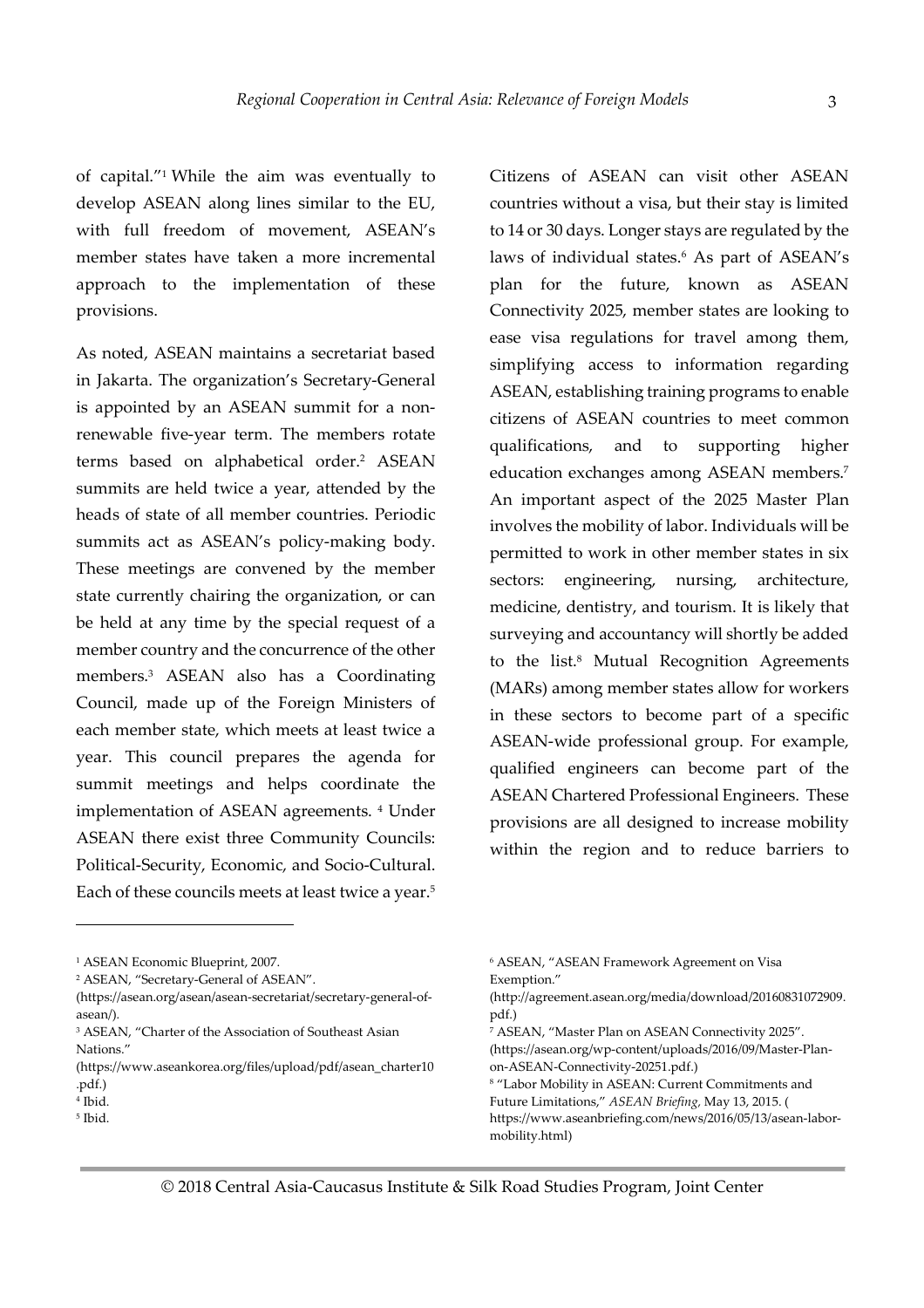licensing among ASEAN members.<sup>9</sup> The MARs are not identical, but are tailored to the needs of each sector.<sup>10</sup>

Concerning the facilitation of trade, the ASEAN Free Trade Area (AFTA) is the main economic agreement in ASEAN. This allows for the common tariff applied to the vast majority of products sold between the member states to be reduced to between 5 percent and zero.<sup>11</sup> In this and other ways the ASEAN 2025 Master Plan focuses on facilitating future trade among members. Members plan to establish a rolling priority list of ASEAN infrastructure projects, set up a platform to measure and improve productivity, generate and coordinate strategies for dealing with urbanization, develop a digital network for financial inclusion, build an open data network, enhance the efficiency of trade routes and supply chains, harmonize standards and technical regulations, and reduce non-tariff measures that distort trade.

ASEAN is chiefly an economic organization, but has from the outset also addressed security issues. ASEAN aspires to create a Political-

9 ASEAN, "ASEAN Mutual Recognition Arrangement on Engineering Services,"

<sup>10</sup> "ASEAN Mutual Recognition Agreements," *Invest in ASEAN,* 

(http://investasean.asean.org/index.php/page/view/asean-freetrade-area-agreements/view/757/newsid/868/mutualrecognition-arrangements.html)

<sup>11</sup> ASEAN, "The ASEAN Free Trade Area,"

1

(https://asean.org/asean-economic-community/asean-freetrade-area-afta-council/)*.* 

- <sup>12</sup> ASEAN, "1971 Zone of Peace, Freedom and Neutrality Declaration,"
- (http://www.icnl.org/research/library/files/Transnational/zone. pdf)*.*

Security Community, the goal of which is to promote peace and stability within the region through political development, the advancement of democratic values, and the protection of human rights. In 1971, ASEAN adopted a "Zone of Peace, Freedom, and Neutrality Agreement."<sup>12</sup> Five years later, members built on this agreement by signing a "Treaty of Amity and Cooperation" to promote peace building throughout the region.13 Importantly, in 1997 the Treaty on the Southeast Asia Nuclear Weapon Free-Zone entered into force, which banned the use, manufacture, transport, storage, testing, or disposal of nuclear weapons in ASEAN states.<sup>14</sup>

The 1971 agreement declared ASEAN, and the region of Southeast Asia, to be "free from any form or manner of interference by outside powers" and "that Southeast Asian countries should make concerted efforts to broaden the areas of cooperation which would contribute to their strength, solidarity and closer relationship".15 The agreement, strongly pushed by Jakarta, protected the region against being dragged into Cold War confrontations.16 It

- (http://www.icnl.org/research/library/files/Transnational/zone. pdf)
- <sup>16</sup> M. C. Abad, Jr. "The Role of ASEAN in Security Multilateralism ZOPFAN, TAC, and SEANWFZ," *ASEAN Regional Forum,* April 23, 2000.

(http://aseanregionalforum.asean.org/files/Archive/7th/ARF-Professional-Development-Programme/Doc-10.pdf).

<sup>(</sup>http://investasean.asean.org/files/upload/MRA%20Engineerin g%20(2005)%20recon.pdf)*.*

<sup>13</sup> ASEAN, "Treaty of Amity and Cooperation in Southeast Asia Indonesia, 24 February 1976." (https://asean.org/treatyamity-cooperation-southeast-asia-indonesia-24-february-1976/)*.*  14 ASEAN, "Treaty on the Southeast Asia Nuclear Weapon-Free Zone." (https://asean.org/?static\_post=treaty-on-thesoutheast-asia-nuclear-weapon-free-zone) <sup>15</sup> ASEAN, "1971 Zone of Peace, Freedom and Neutrality Declaration," November 27, 1971.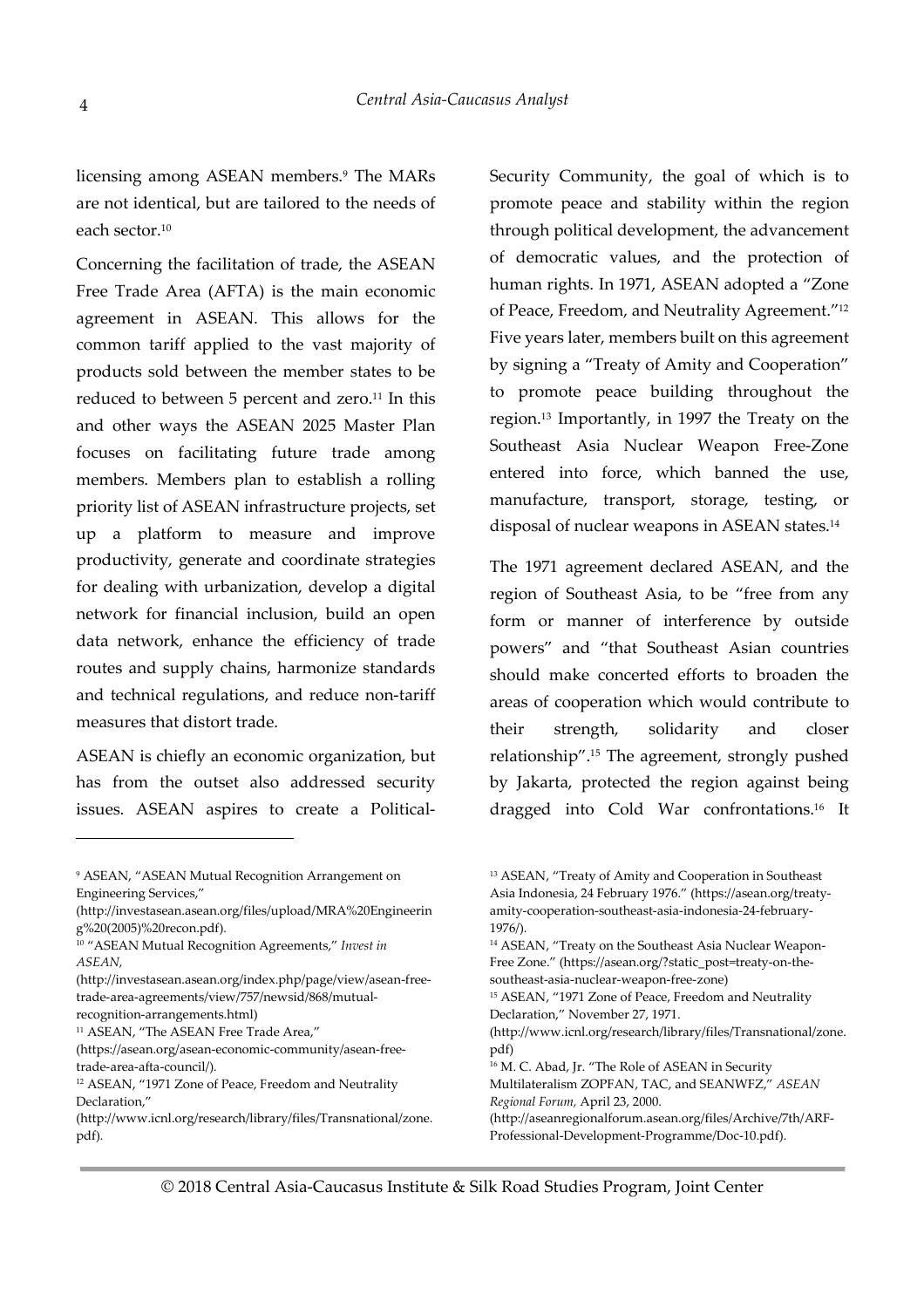detailed specific language on internal and external security to Southeast Asia that does not appear in the original Bangkok Declaration, which only generally touches on promoting regional peace and collaboration on economic, social, and cultural fields.17 Thus, it created regional objectives that could be obtained in the future such as internal procedures for maintaining peace and cooperation or a process of establishing a nuclear free zone.

The Treaty of Amity and Cooperation (TAC) and the Southeast Asian Nuclear Weapons Free Zone (SEANWFZ) followed from this agreement. Although the TAC corresponds more with regional cooperation and maintaining order and peace within member countries, the SEANWFZ proved to be a successful international deterrent against the proliferation of nuclear weapons. It was the first nuclear weapons free zone to include continental shelves and exclusive economic zones, and shows the importance of thinking of Southeast Asia as a whole, not simply separate member states and their territories.<sup>18</sup> Moreover, it prevented the proliferation problems of Northeast Asia (North Korea, China, and Japan) and South Asia (Pakistan and India) from reaching the region. The 1971 agreement was the building block of ASEAN security. By giving a blueprint on how the region wishes to

<sup>17</sup> ASEAN, "Bangkok Declaration," August 8, 1967.

<u>.</u>

<sup>18</sup> Wilfred Wan. *Regional Pathways to Nonproliferation*. Atlanta: University of Georgia Press, 2018, pp. 78-94. 2018.

proceed in the future and what challenges the region may face, ASEAN was able to build more specific documents such as the TAC, SEANWFZ, and ASEAN Political-Security Community.

ASEAN is actively promoting peace and stability in the South China Sea and continues to work toward the adoption of a regional code of conduct for members.19 It also promotes cooperation and confidence building measures in the maritime sphere. Among the latter are the exchange of observers for military exercises, the advancement of bilateral defense cooperation, the development of joint projects of defense research, and the promotion of transparency in defense policies.20 Since 2006 the Defense Ministers Meeting has convened annually to advance cooperation in the sphere of defense.<sup>21</sup> ASEAN states have also agreed on an "ASEAN 2025 Political-Security Community Blueprint," which seeks to promote stability throughout the region and to deepen cooperation with external parties.<sup>22</sup>

ASEAN has also been involved in a comprehensive partnership with the United Nations which has led to cooperation in such areas as, peace and security, human rights, connectivity and integration, food and energy

<sup>(</sup>https://asean.org/the-asean-declaration-bangkok-declarationbangkok-8-august-1967/)

<sup>19</sup> ASEAN, "ASEAN Political-Security Blueprint."

<sup>(</sup>https://asean.org/wp-content/uploads/images/archive/5187- 18.pdf)*.* 

<sup>20</sup> Ibid.

<sup>21</sup> ASEAN, "ASEAN Defence Ministers Meeting (ADMM)."

<sup>(</sup>https://asean.org/asean-political-security-community/aseandefence-ministers-meeting-admm/)*.* 

<sup>22</sup> ASEAN, "ASEAN Political-Security Community Blueprint 2025." (https://www.asean.org/wp-

content/uploads/2012/05/ASEAN-APSC-Blueprint-2025.pdf)*.*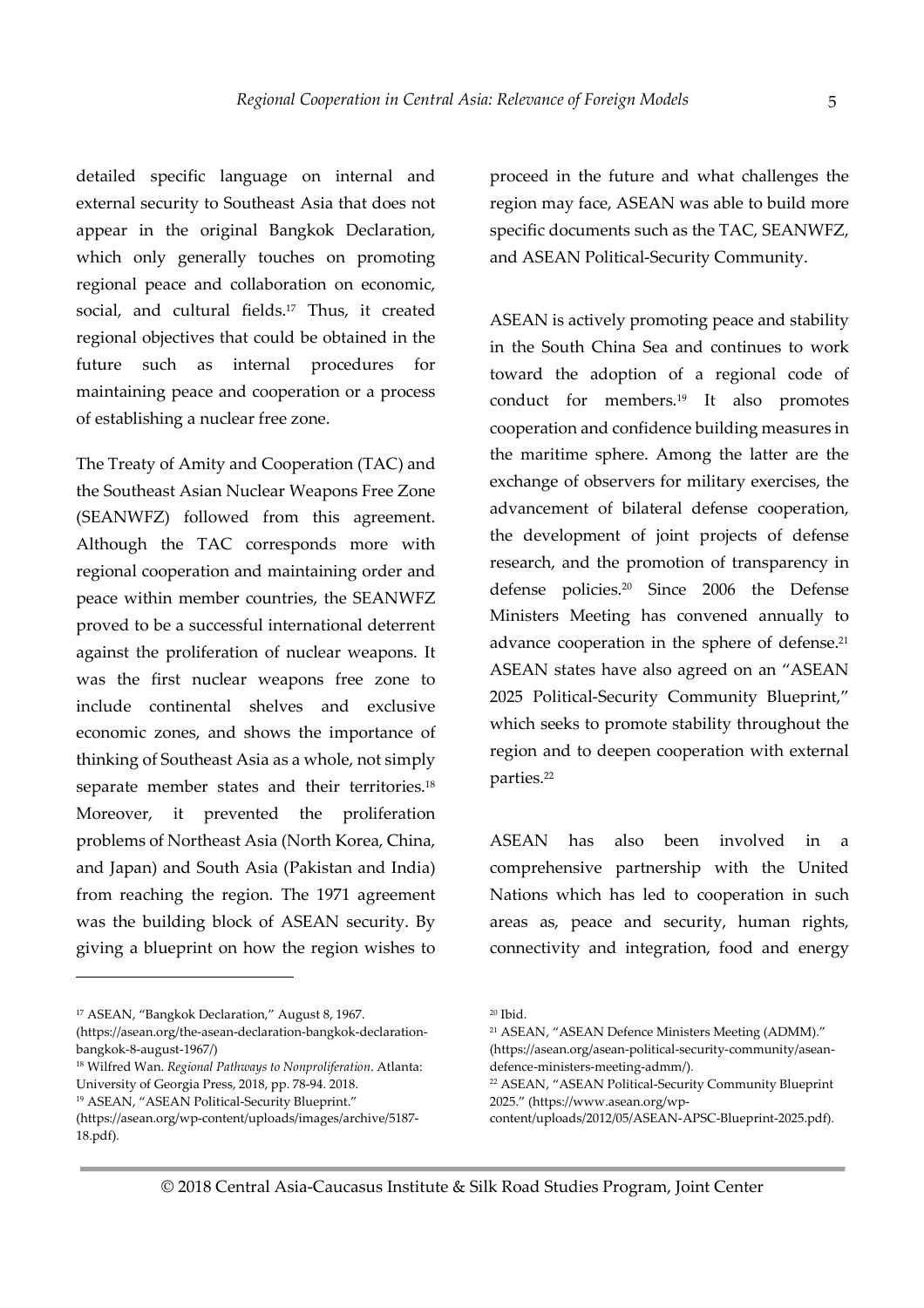security, human development, and disaster management, among others.<sup>23</sup>

An important feature of ASEAN's relationship with foreign powers has been to engage them in dialogues as a single unit rather than individually. This effectively prevents outside powers from playing one ASEAN state off against another. Such dialogues have taken place with the United States, India, Germany, Turkey, and Russia, among other countries. ASEAN has also collectively negotiated Free Trade Agreements with China, Japan, and South Korea. From this has grown the ASEAN Plus Three concept, which includes China, Japan, and South Korea, and aims to expand ASEAN relations with all of East Asia.<sup>24</sup>

ASEAN's experience is of definite relevance to Central Asia. A prominent ASEAN diplomat observed that, "Even today, ASEAN states have much less in common than do Central Asian states."25 This is indeed true. ASEAN countries diverge fundamentally in languages, ethnicity, and religious traditions. They also developed their cooperation intense geopolitical context that was dominated by the superpower confrontation during the cold war and in recent years by the rising Asian behemoth, China. ASEAN countries also differ considerably in their economic development, with advanced economies like Singapore, Malaysia and Thailand coexisting with less developed ones like Laos, Cambodia

<u>.</u>

and Myanmar. ASEAN countries, with their combined population of 600 million people, are of a different scale than Central Asia. Indonesia is by far the largest ASEAN country, with over 250 million people, but this is still less than half of ASEAN's total population. And Indonesia's GDP is approximately a third of ASEAN's combined GDP. Indonesia's size is only partially balanced by the smaller but more advanced economies of Singapore, Thailand and Malaysia and by populous but mid-income countries like the Philippines and Vietnam.

#### **Nordic Cooperation**

The present form of Nordic cooperation is, in a sense,the product of a failure. During the Second World War, Denmark and Norway were occupied by Nazi Germany, while Sweden stayed neutral and Finland fought a separate war against the Soviet Union. To shore up the security of the Nordic region, it was proposed to develop a Nordic Defense Union, based significantly on Sweden's military power. However, Nordic countries disagreed over the question of the proposed Union's relationship to NATO. In the end, Norway, Iceland and Denmark opted for NATO membership, while Sweden and Finland remained neutral. Further failures would follow. None of the Nordic countries were initial members of the European Economic Community, which would later become the EU, so the Nordic

<sup>23</sup> ASEAN, "An Overview of ASEAN-United Nations Cooperation." (https://asean.org/?static\_post=backgroundoverview-united-nations)*.* 

<sup>24</sup> ASEAN, "Overview of ASEAN Plus Three Cooperation." (https://asean.org/wp-content/uploads/2016/01/Overview-of-APT-Cooperation-Jul-2018.pdf)*.* 

<sup>25</sup> Bilahari Kausikan, speaking at 2018 CAMCA Forum, June 2018, Baku, Azerbaijan.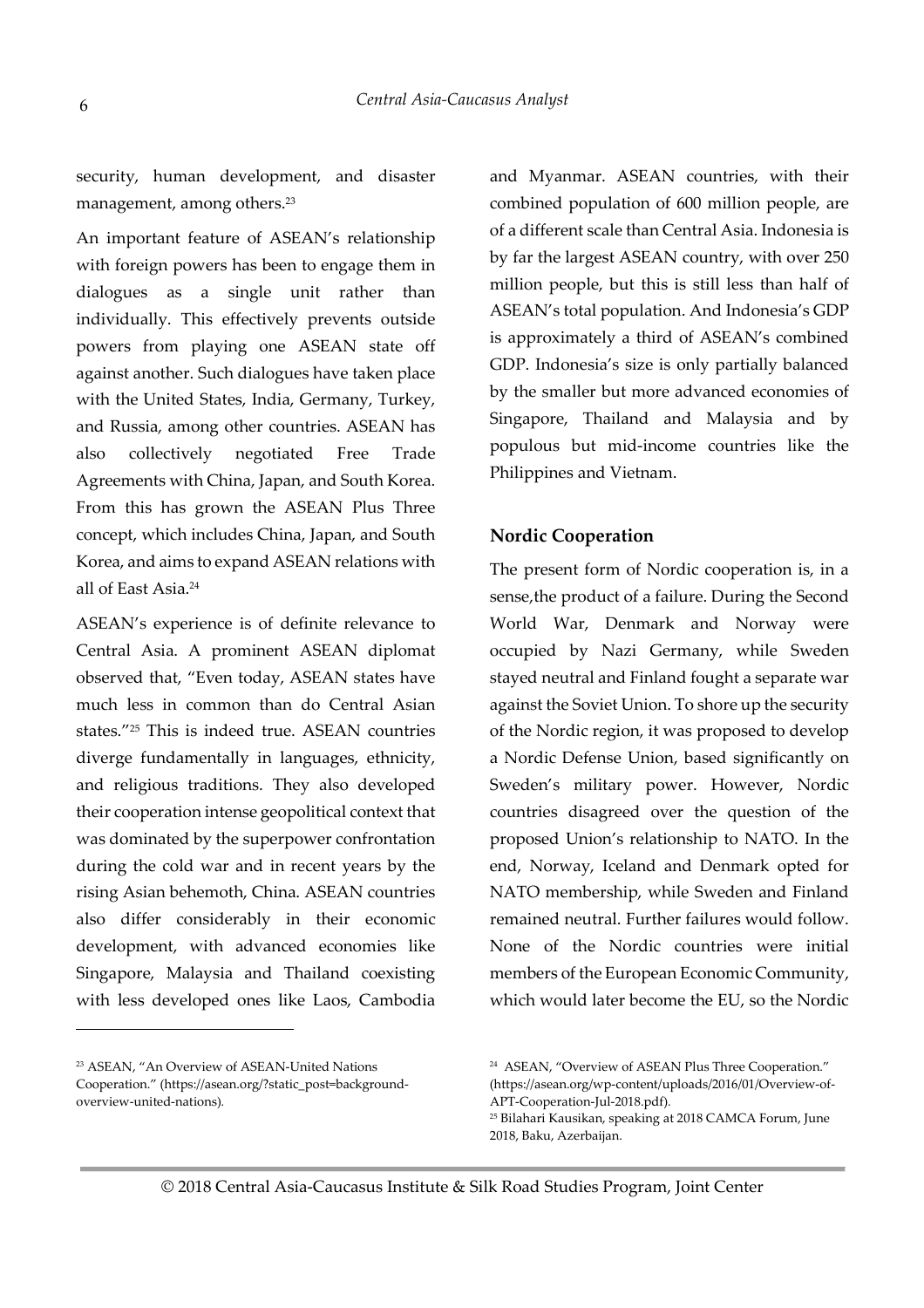states in the 1960s agreed to set up among themselves an Organization of Nordic Economic Cooperation, a far-reaching effort at economic integration similar in many ways to the Rome treaty that created the EEC. This project fell apart when Finland, under pressure from the USSR, pulled out of the agreement. Denmark then joined the EEC in 1973, and Sweden and Finland followed in 1995. Norway twice negotiated membership in the EEC, but the Norwegian people twice (in 1972 and 1994) voted against joining.

Thus, efforts to develop deeper economic and security cooperation have failed. However, the Nordic countries have nonetheless developed deep functional cooperation in a variety of concrete policy areas. The Nordic Council was created in 1952, and it moved immediately to abolish the need for passports for travel among member countries. This innovation was later formalized by the Nordic Passport Union. In 1954, the states created a Nordic Labor Market, which enables Nordic citizens to live and work freely across all Nordic Council member states. This was followed the next year by a Nordic Convention on Social Security.

The main elements of Nordic Cooperation are a Nordic Council and a Nordic Council of Ministers. In the Nordic Council, each member state is represented by a national delegation elected by that state's parliament. Denmark,

<u>.</u>

Finland, Norway, and Sweden each have twenty members on the Nordic Council Parliament, with Denmark including two from the Faroe Islands and Greenland, and Finland including two from the Åland Islands. Iceland has 7 members.<sup>26</sup> Within the Nordic Council Parliament there is considerable cooperation among political parties sharing similar ideologies; these take the form of Nordic party groups, which came into being during the 1980s. These groups include socialdemocratic parties, conservatives, socialistgreens, center parties, and the Nordic freedom group.27 The Nordic Council meets twice a year, with a main session in the fall and a special thematic session in the spring, designed to further cooperation in a particular area.

The Nordic Council of Ministers was founded in 1971, and governs inter-governmental cooperation among member countries. It consists of eleven different councils, one is a general ministerial council for Nordic cooperation while the other ten are policy specific. The Presidency is rotated amongst members and elected at the Ordinary Session, typically held in fall.28 Nordic Prime Ministers hold annual meetings, and frequently also meet to coordinate policy ahead of EU summits, something that allows Norway and Iceland to stay informed of EU developments.

While Nordic cooperation may appear modest from a geopolitical perspective, it should be

© 2018 Central Asia-Caucasus Institute & Silk Road Studies Program, Joint Center

<sup>26</sup> Nordic Council, "The Nordic Council."

<sup>(</sup>https://www.norden.org/en/information/nordic-council)

<sup>27</sup> Nordic Council, "About the Party Groups."

<sup>(</sup>https://www.norden.org/en/information/about-party-groups)*.* 

<sup>&</sup>lt;sup>28</sup> Nordic Council, "About the Sessions of the Nordic Council." (https://www.norden.org/en/information/about-sessionsnordic-council).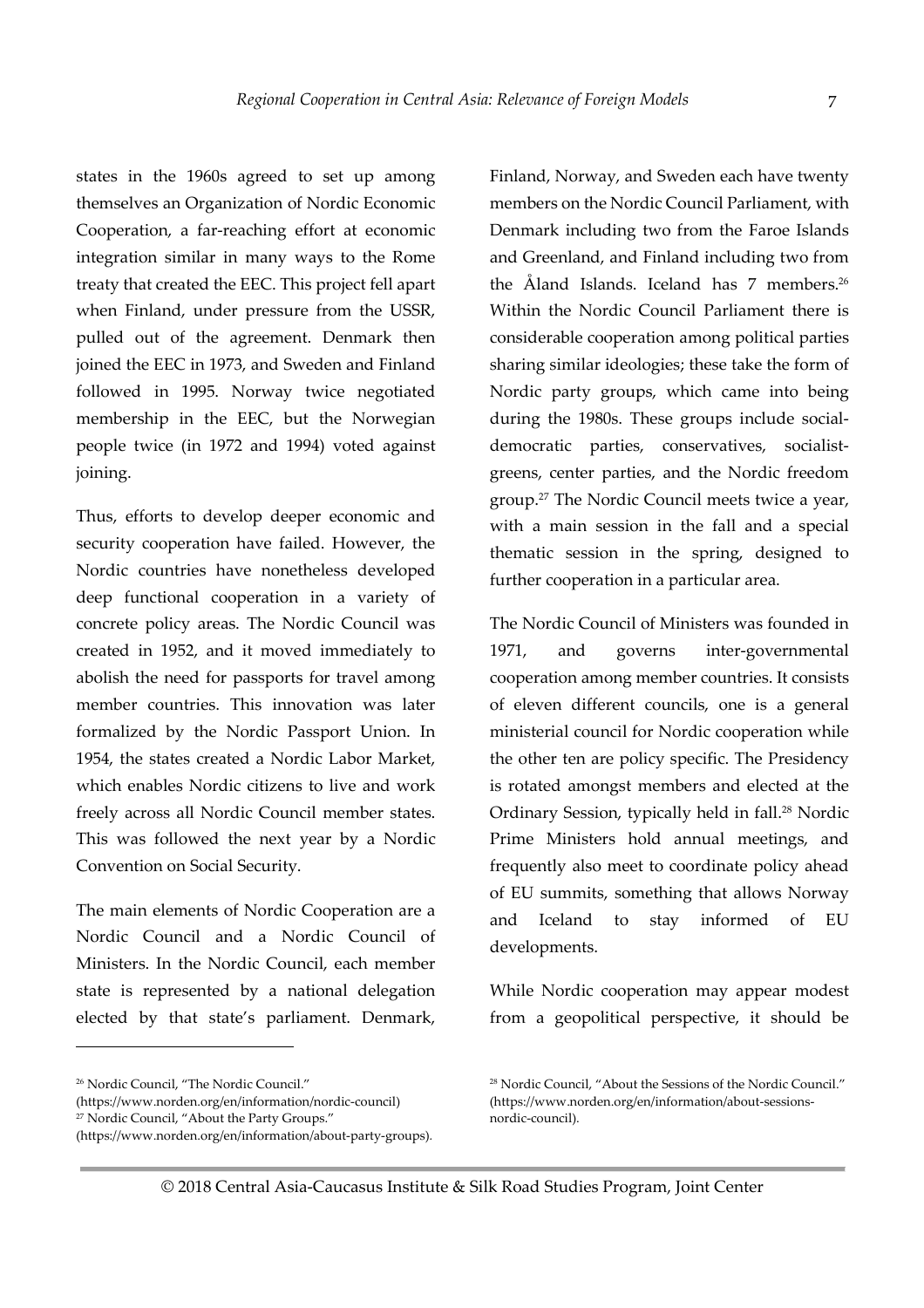noted that it anticipated many of the key initiatives of the European Union. The Nordic countries abolished internal borders forty years before the EU Schengen Treaty entered into force, and similarly allowed for full movement of labor long before the EU did so – and ASEAN still does not.

While defense and security issues were not part of Nordic Cooperation during the cold war, they have increasingly turned into a key arena for cooperation. The end of the cold war released Finland from its "special relationship" with the Soviet Union and enabled it to join the EU. Sweden and Finland gradually moved away from their policies of neutrality and have developed defense cooperation bilaterally with the United States, with NATO, and with countries of the Nordic region. During the 1990s European defense structures de-emphasized territorial defense and geared their capabilities increasingly to out-of-area operations. Accordingly, cooperative ventures were initially set up in the areas of armament supply and the coordination of peacekeeping operations. But as the security situation in northern Europe deteriorated in the 2000s, Nordic defense cooperation changed fundamentally. In 2009 the Nordic countries formally created NORDEFCO, a structure involving regular coordination meetings of defense ministers and chiefs of general staffs. Areas of cooperation have

<u>.</u>

included joint military exercises in the high north, and initiatives in defense procurement and cyber-defense.29 The efforts to establish joint procurement programs have failed down to the present.

After the conflict in Ukraine, Nordic defense cooperation entered a new phase. In a joint 2015 op-ed, five Nordic defense ministers noted that they faced a more dangerous security situation as a result of Russian behavior both in Ukraine and in the Baltic region itself, and that they would meet this challenge by "deepening solidarity" and developing a capability to "act together in a crisis."30 The most concrete result has been the development of secure communication channels between Nordic military and defense officials, as well as an increase in military exercises, which have often involved NATO countries including the United States. Importantly, Nordic defense cooperation is not viewed as an *alternative* to NATO, the EU, or to stronger bilateral defense ties to the United States – but as a supplement. This, of course, has altered the formerly neutral role of Finland and Sweden: as two Norwegian experts put it, "Nordic cooperation can no longer be construed as neutralist, and it serves *de facto* as another vehicle for tying the militarily nonaligned countries closer to the US and NATO.<sup>31</sup>

What, then, is the Nordic Council's relevance for Central Asia? In fact, the Nordic region shares many similarities with Central Asia, and is in

<sup>29</sup> Tuomas Forsberg, "The Rise of Nordic Defense Cooperation: A Return to Regionalism?", *International Affairs*, vol. 89 no. 5, 2013, 1161-81.

<sup>30</sup> Peter Hultqvist, Nicolai Wammen, Carl Haglund, Ine Eriksen Søreide, and Gunnar Bragi Sveinsson, "Vi fördjupar

det nordiska försvarssamarbetet" *Dagens Nyheter*, April 10, 2015.

<sup>31</sup> Håkon Lunde Saxi and Karsten Friis, "After Crimea: The Future of Nordic Defence Cooperation," *NUPI Policy Brief*, October 8, 2018.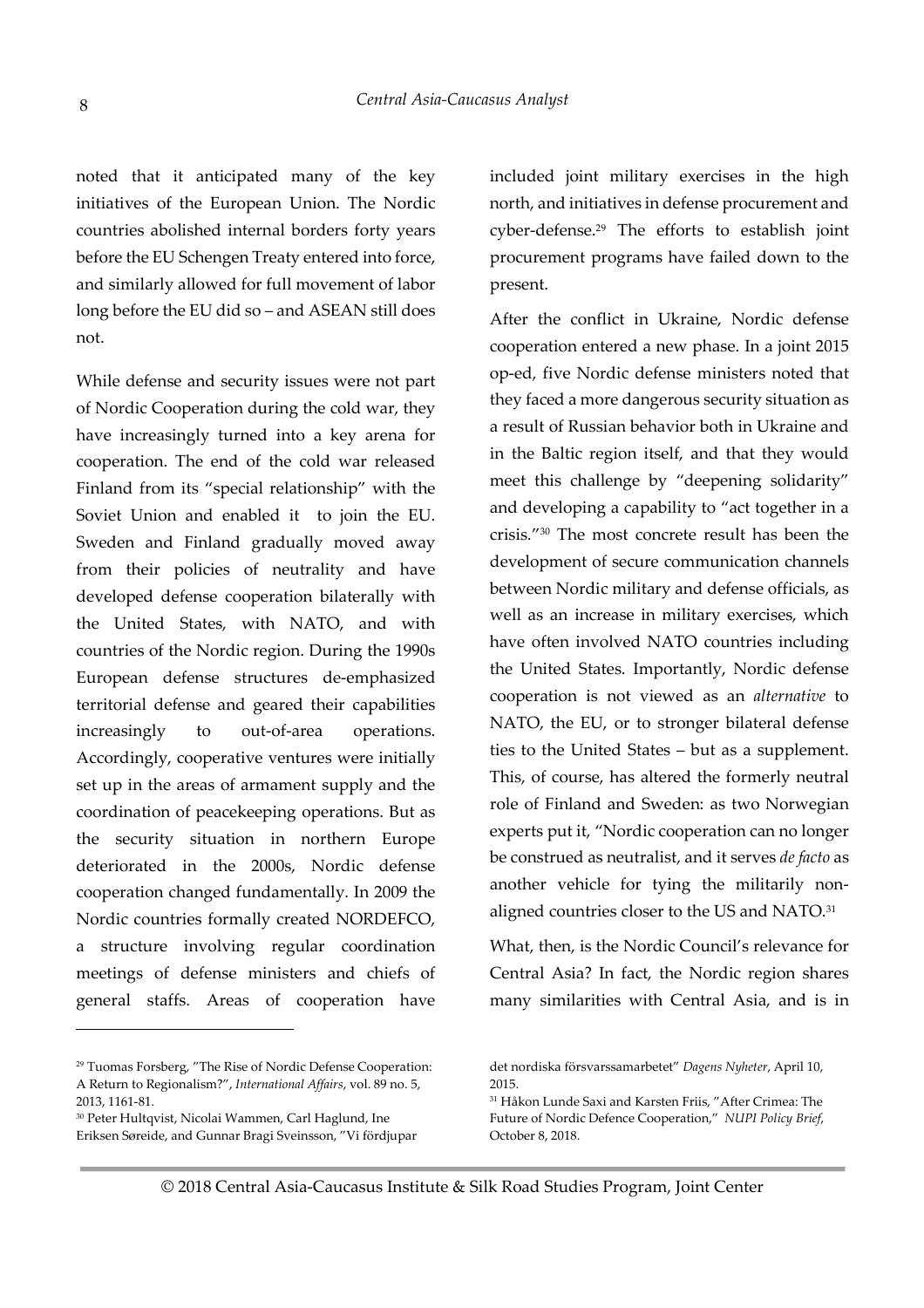many ways more similar to it than is Southeast Asia and the ASEAN countries. The Nordic countries – Denmark, Finland, Iceland, Norway and Sweden – share a close cultural, religious and historical relationship. Scandinavian languages, like Turkic languages in Central Asia, are closely related. Finnish, like Tajik, is of a different origin. No country has a dominant position in Nordic Cooperation: while Sweden is almost twice as large as Denmark in terms of population, it constitutes only a little more than a third of the population and GDP of the Nordic region as a whole. Finally, the Nordic countries display considerable differences in their membership in international organizations. Denmark is the only Nordic country to be a member of both the EU and NATO. Norway is a member of NATO but not of the EU; Sweden and Finland are EU members but do not belong to NATO. This is similar to Central Asian states' divergent patterns of membership in Eurasian cooperation organizations. What the Nordic model indicates is that such divergent attitudes to continent-wide cooperation need not be a hindrance to closer regional cooperation among a set of like-minded countries that share common interests and characteristics.

### **Visegrád Group**

<u>.</u>

The Visegrád group dates to a summit held in 1991 between the leaders of Czechoslovakia, Hungary and Poland at the site of the 1335 meeting between the rulers of Bohemia, Poland and Hungary. The group traces its formation to members forming "part of a single civilization sharing cultural and intellectual values and common roots," in order to "work together in a number of fields of common interest within the all-European integration."32 Unlike ASEAN or Nordic cooperation, The Visegrád group is not institutionalized, consisting only of periodic meetings at various levels. Annual summits are held, which also feature the transfer of the presidency of the group, with each holder being responsible for its one-year action plan. As in Nordic cooperation, Prime Ministers and Foreign Ministers frequently meet before international events to coordinate policy. Similarly, there is frequent consultation among the group's Permanent Representations to the EU and NATO, as well as other relevant organizations.

The Visegrád group stands out as its members are all members of both the EU and NATO. This undoubtedly limits the nature of its cooperation, as the more institutionalized nature of those organizations subsume many of the functions of regional cooperation in central Europe. That said, member states have developed closer cooperation a number of issues, including in the defense and security realm. Thus, Visegrád countries provide an EU Battlegroup for the region since 2016. They have sought to increase and harmonize NATO exercises, in part through the Visegrád Group Military Educational

<sup>32</sup> "About the Visegrad Group,"

<sup>(</sup>http://www.visegradgroup.eu/about/about-the-visegradgroup)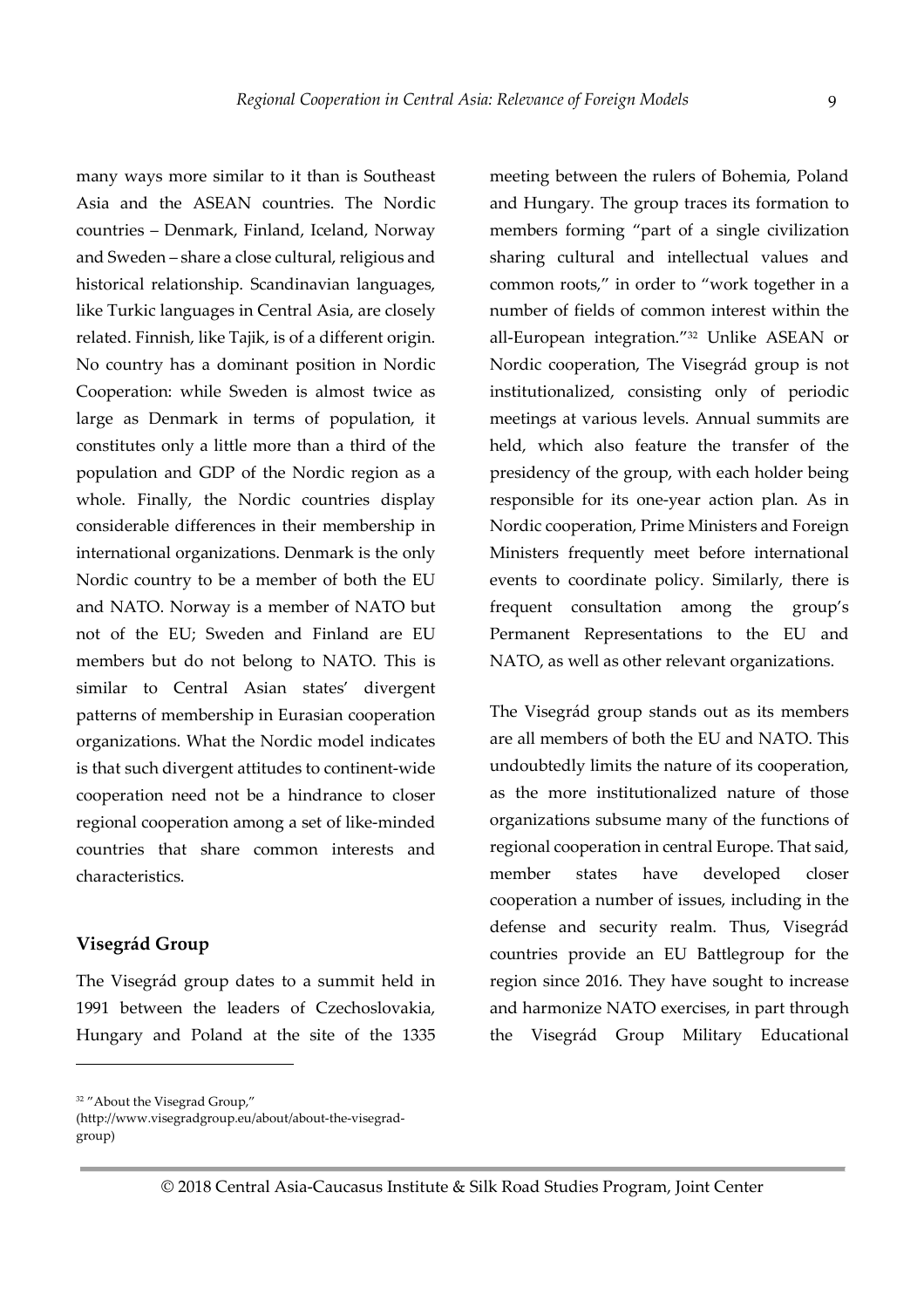Program (VIGMILEP) which provides a framework for increased cooperation of defense education. Similar to Nordic defense cooperation, Visegrád states also seek to develop joint training and exercises as well as joint procurement and defense industry.

Regional cooperation in trade is mainly focused on supplementing EU trade policies. The Visegrád Fund promotes regional cooperation though grants, scholarships, and artist residences funded equally by the Visegrád countries.

From a Central Asian perspective, the Visegrád model has certain specific attractions. Following the 2018 Astana summit of Central Asian leaders, President Nursultan Nazarbayev referred to the Visegrád model in underlining the informal character of the summits of Central Asian leaders.33 And in a sense, given the fact that a new summit of Central Asian leaders is planned for March, 2019, in Tashkent, Central Asian cooperation is already moving in the direction of a format similar to Visegrád: informal and close coordination with yearly meetings of heads of states. But it is important to reflect on the reason why Visegrád cooperation is not more institutionalized than it is: mainly, because any further institutionalization would be redundant within the framework of the EU and NATO membership of all its four member states. If the Visegrád four had not been part of these larger organizations, one suspects their own

<u>.</u>

cooperation format would have compelled them to consider handling questions ranging from the movement of people and labor to common approaches to foreign powers. In this sense, the Visegrád model could be termed a minimum for Central Asia: it would be an improvement over the weakness of regional cooperation since the abolition of CACO in 2005, but may not allow Central Asians to meet the challenges which now prompt them to seek to expand regional cooperation. In fact, in some ways, Central Asia is already reaching beyond the Visegrád Group's format. Recent reports suggest that Central Asian states are seeking to develop a Schengen-like "Silk Road" visa, enabling holders of a visa to any Central Asian state to also visit the other countries.34 Given that they are not part of a larger entity that manages freedom of movement or labor mobility, Central Asian states will have to devise their own mechanisms to resolve such matters – requiring a level of cooperation that will likely surpass that of the Visegrád Group.

# **The Southern Common Market (MERCOSUR)**

The Southern Common Market or MERCOSUR was born in 1991, following a number of unsuccessful attempts to develop regional cooperation in South America. Formed by Argentina, Brazil, Paraguay and Uruguay, MERCOSUR first and foremost reflects efforts to

© 2018 Central Asia-Caucasus Institute & Silk Road Studies Program, Joint Center

<sup>33</sup> Slavomír Horak, "Central Asia after Astana: From Integration to Cooperation," *Central Asia-Caucasus Analyst*, April 30, 2018.

<sup>(</sup>https://www.cacianalyst.org/publications/analyticalarticles/item/13509)

<sup>&</sup>lt;sup>34</sup> "A Single Central Asian Visa is an Analogue to the Schengen Visa," *Kazakh TV*, October 11, 2018.

<sup>(</sup>https://www.youtube.com/watch?v=2KlJCxBi0Qg)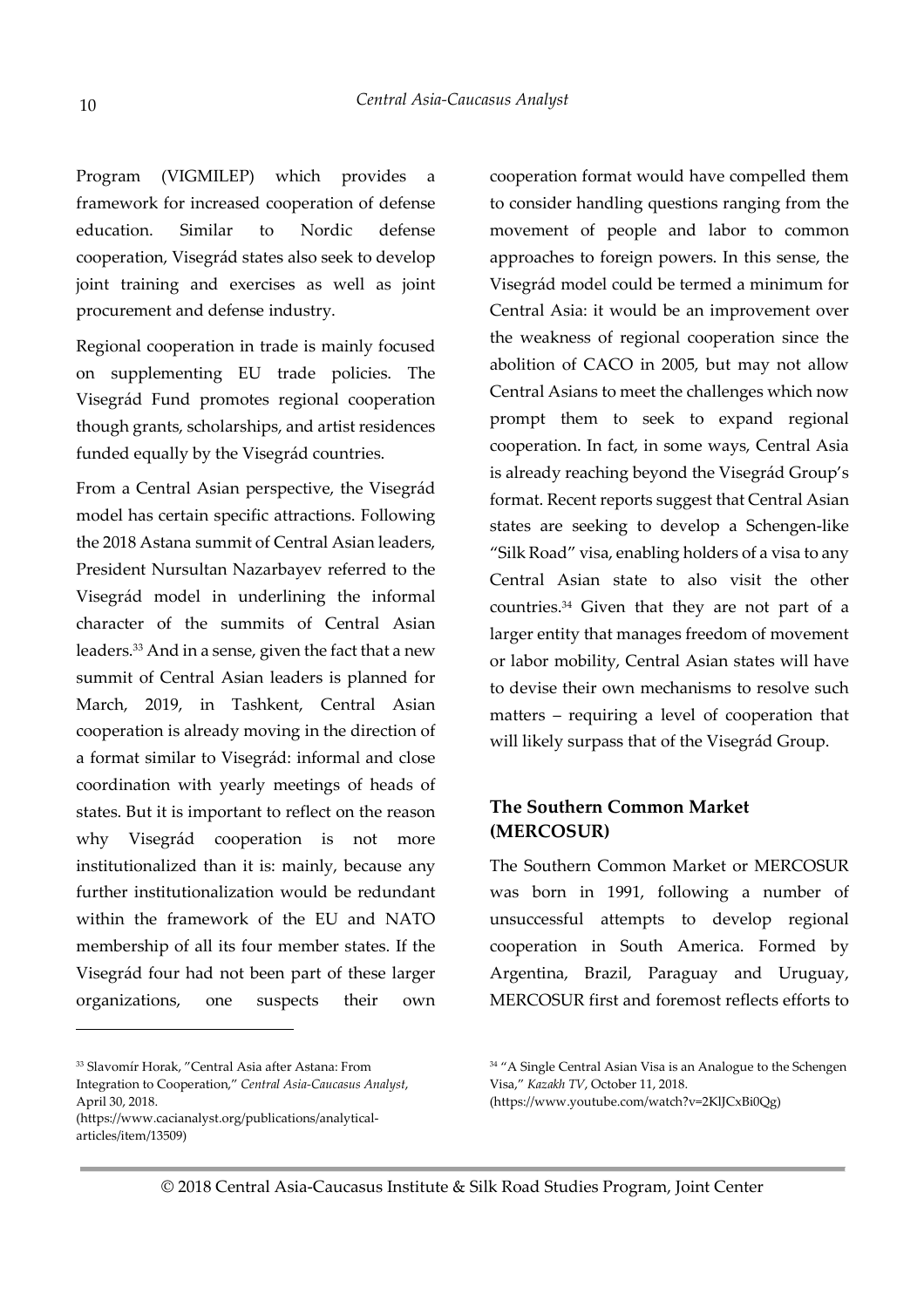improve the formerly very fraught relations between Brazil and Argentina. These two countries dominate MERCOSUR, accounting for over 90 percent of the bloc's population and GDP. Brazil alone accounts for nearly three quarter of both indicators. In other words, MERCOSUR is very much dependent on the position of Brazil, and on the character of Brazilian-Argentine relations. The 1991 Treaty of Asunción aimed to create a common market with four concrete goals: the free circulation of goods, services and means of production; common tariff and trade policies; coordination of macroeconomic policy; and the harmonization of domestic legislation. Notably, the treaty ignored political institutions, focusing instead entirely on economic matters. Three years later the four states signed the Protocol of Ouro Preto, which provided MERCOSUR with an institutional structure and international legal personality, including a secretariat in Montevideo.<sup>35</sup> MERCOSUR subsequently opened up the possibility of associate member status, which provided for reduced tariffs on trade with members. In 1996 Bolivia and Chile were the first to associate themselves in this manner. Peru followed in 2003, Colombia, Ecuador and Venezuela in 2004, and Guyana and Suriname in 2013. Venezuela gained full membership in 2012, but its life as a member

<sup>35</sup> Andrés Malamud, "MERCOSUR Turns 15: BetweenRising Rhetoric and Declining Achievement," *Cambridge Review of International Affairs*, vol. 18 no. 3, 2005, 422-436.

<u>.</u>

<sup>36</sup> "Mercosur Suspends Venezuela over Trade and Human Rights," BBC World, December 2, 2016.

was to be short: its membership was formally suspended in 2016, with the four original members citing the country's failure to adopt MERCOSUR criteria on trade and human rights.36 Bolivia is currently seeking full membership and is awaiting ratification by MERCOSUR members.

MERCOSUR is comprised of three main bodies. The first is the Common Market Council (CMC), which manages the process of political integration. It is comprised of the Ministers of Foreign Affairs and Ministers of Economy of member states. This council meets at least twice yearly with the Presidents of member states.<sup>37</sup> The second is the Common Market Group, (GMC) which oversees the day-to-day operations of the organization.38 Finally, there is the Trade Commission (CCM), which is responsible for the administration of common policy instruments.<sup>39</sup> MERCOSUR also created an inter- parliamentary body in 2006. Originally set at 18 Members per country, the number of MPs has changed to reflect proportionality to a greater extent. Brazil now has 75 members, Argentina 43, Paraguay and Uruguay 18. Venezuela, prior to its suspension, had 33.40

MERCOSUR allows visa-free travel among its members. Moreover, citizens can obtain legal residence in any of the other countries for a term

<sup>(</sup>https://www.bbc.com/news/world-latin-america-38181198)

<sup>37</sup> MERCOSUR, "Organs Derived from Foundational Texts." (http://www.mercosur.int/innovaportal/v/3878/11/innova.front

<sup>/</sup>organos-derivados-de-textos-fundacionales). <sup>38</sup> Ibid.

<sup>39</sup> Ibid

<sup>40</sup> MERCOSUR, "Map of Parliamentarians."

<sup>(</sup>https://www.parlamentomercosur.org/parlasur/2016/mapa\_in teractivo/mapa.jsp?site=1&channel=parlasur&contentid=13138)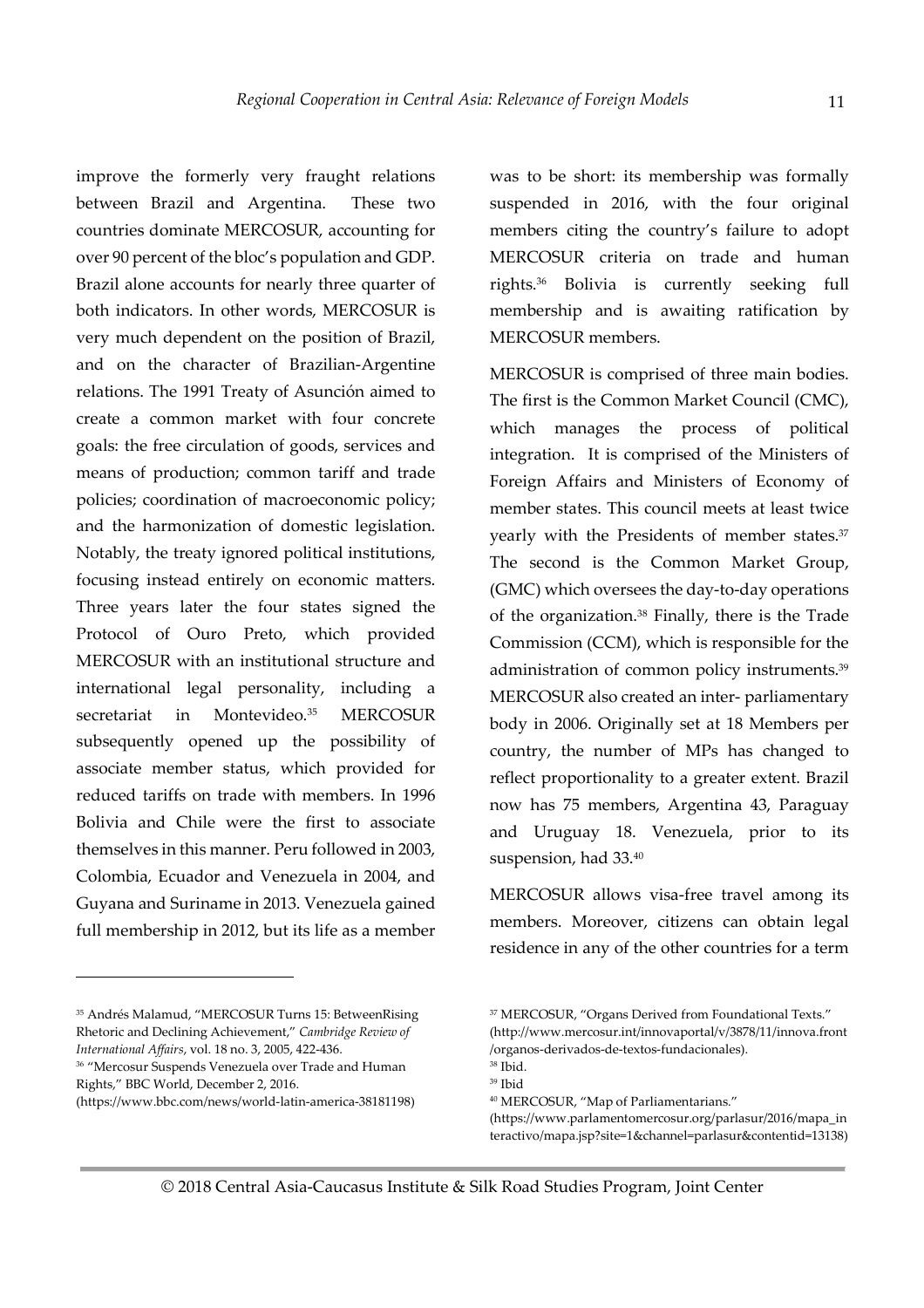of two years. Citizens do not need to show proof other than national identification cards and a clean criminal record. Permanent residence may be granted if accepted by the host country prior to ninety days expiration of the temporary residency.41 By its thirty-third anniversary in 2021, MERCOSUR aims to create a "MERCOSUR citizenship" statute.

In terms of trade, MERCOSUR has focused on the free circulation of goods, with agreements already in place on the elimination of customs duties and non-tariff restrictions.42 The Fund for the Structural Convergence of MERCOSUR (FOCEM) contributes to finance projects that seek to promote competitiveness, social cohesion, and symmetry among members. This body also aims to strengthen institutional structures within member states.43 MERCOSUR has adopted a common external tariff as well as a common commercial policy towards outside states.<sup>44</sup> MERCOSUR has also been an important force on the international scene, negotiating with other trading blocs. Significantly, it is currently in negotiations with the EU for a bi-regional free trade agreement. While these talks have been taking place on and off for more than a decade, a

from the EU, MERCOSUR has been focused on achieving trade deals with a variety of organizations and countries that it believes will strengthen its original objective of establishing a free circulation of goods.<sup>46</sup> These deals have included North and South American countries, as well as talks with South Korea and Singapore.<sup>47</sup>

new round was inaugurated in 2018.45 Aside

MERCOSUR was initially a success story, achieving a tenfold increase in trade among its members. However, the pace of integration slowed at the end of the decade, when its chief economies—Argentina and Brazil – both faced economic hardships. These problems led to Brazil's devaluation of its currency in 1999 and the economic collapse of Argentina two years later.<sup>48</sup> These developments contributed to the politicization of MERCOSUR, with efforts by leftwing politicians to transform it into a bloc that would oppose American-led neoliberal economic policies. As one analyst observed as MERCOSUR turned fifteen, "thus, an integration project that was initially about trade, customs and market has unexpectedly become a symbol for leftist political activism and national liberation ideologies."<sup>49</sup>

 $41$ Ibid.

<u>.</u>

<sup>42</sup> MERCOSUR, "Objectives of MERCOSUR."

```
(http://www.mercosur.int/innovaportal/v/6304/1/innova.front/
```
- objetivos-del-mercosur)
- <sup>43</sup> MERCOSUR, "What is FOCEM?"

(https://focem.mercosur.int/es/que-es-focem/)  $44$  Ibid.

<sup>45</sup> European Commission, "Mercosur."

<sup>46</sup> MERCOSUR, "Objectives and Principles of International Cooperation of MERCOSUR".

<sup>(</sup>http://ec.europa.eu/trade/policy/countries-and-

regions/regions/mercosur/).

<sup>(</sup>http://www.mercosur.int/innovaportal/v/8618/11/innova.front /objetivos-y-principios-de-la-cooperacion-internacional-en-elmercosur)*.* 

<sup>47</sup> "Mercosur". *Bilaterals.* (https://www.bilaterals.org/?- Mercosur-)

<sup>48</sup> Claire Felter and Danielle Renwick, "Mercosur: South

America's Fractious Trade Bloc," *Council on Foreign Relations*, September 10, 2018.

<sup>(</sup>https://www.cfr.org/backgrounder/mercosur-south-americasfractious-trade-bloc)

<sup>49</sup> Malamud, "Mercosur turns 15," p. 425.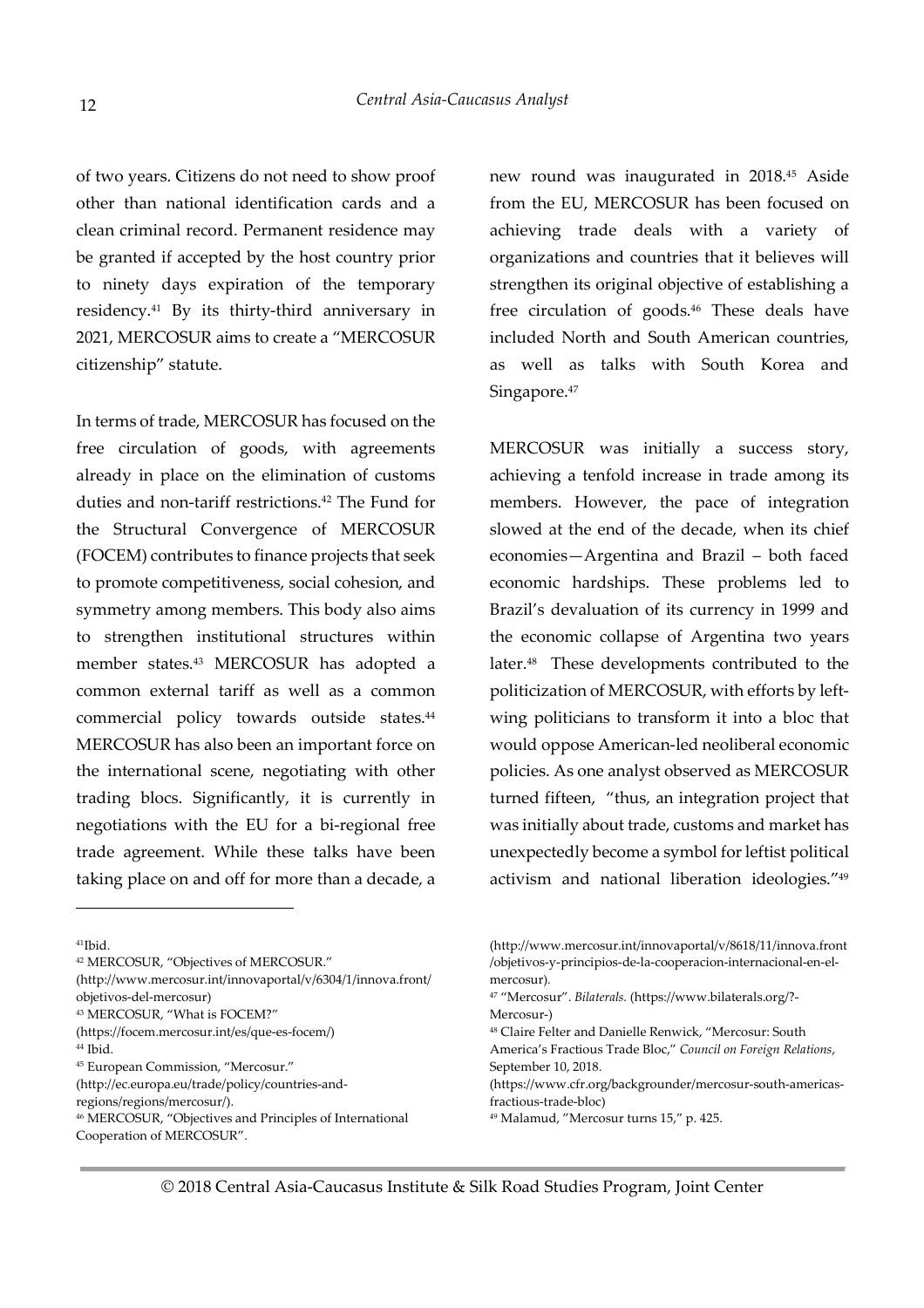Furthermore, Argentina and Brazil developed a practice of negotiating exceptions to commonly agreed norms when that suited their national interest, thus weakening the rule-based nature of the organization.<sup>50</sup> Given the dominant role of these two states, political oscillations in either one of them have affected MERCOSUR as well. For example, the Worker's Party government in Brazil was keen to bring socialist Venezuela into MERCOSUR during the early 2010s, which Paraguay opposed. Since Paraguay's opposition was the only factor preventing Venezuelan accession, Paraguay was suspended from membership in MERCOSUR following a contested presidential election, and Venezuela was admitted immediately thereafter. Conversely, a shift to center-right control of Brazil in 2015 and the election of an outright conservative government in Argentina in 2016 precipitated the suspension of Venezuela. In other words, decision regarding membership in MERCOSUR became so thoroughly politicized that doubt was cast on the validity and utility of MERCOSUR itself.

For Central Asia, MERCOSUR's experience appears of limited relevance. Nonetheless, several important lessons can be drawn from its history. The lack of a strong institutional basis governing the organization's membership and norms hampered the long-term development of MERCOSUR. Meanwhile, the coexistence of two key powers in the organization and the central

<u>.</u>

role of the management of their relationship has certain obvious lessons for Central Asia. Beyond that, MERCOSUR's early successes are an indication that regional cooperation has the power to greatly increase trade among countries that initially were not notably interdependent. At the same time, it appears that a focus solely on economic matters, as in the case of MERCOSUR, does not provide a sufficient foundation upon which to build a solid regional identity and valid regional structures.

#### **Conclusions**

Then above review of some of the principal regional entities worldwide suggests a number of significant implications for the countries of Central Asia.

First, Central Asian regional cooperation must be built by and for the regional countries. Membership and even observer status should not be open to external powers, whether immediate neighbors or those situated a continent away. There already exist numerous structures where Central Asian states meet with major powers: they regularly sit down with Russia in the CIS and other Eurasian structures; with Russia and China in the SCO; with Turkey and Iran in ECO; with Turkey in the Turkic Council; with western powers in the OSCE; and so forth. Central Asian cooperation must remain a vehicle for

<sup>50</sup> Roberto Bouzas Pedro Da Motta Veiga Ramon Torrent, *In-Depth Analysis of Mercosur Integration, Its Prospectives and the Effects Thereof on the Market Access of EE Goods, Services and Investment*, Observatory of Globalization, Barcelona,

November 2002; "Mercosur RIP?", *Economist*, July 14, 2012. (https://www.economist.com/theamericas/2012/07/14/mercosur-rip)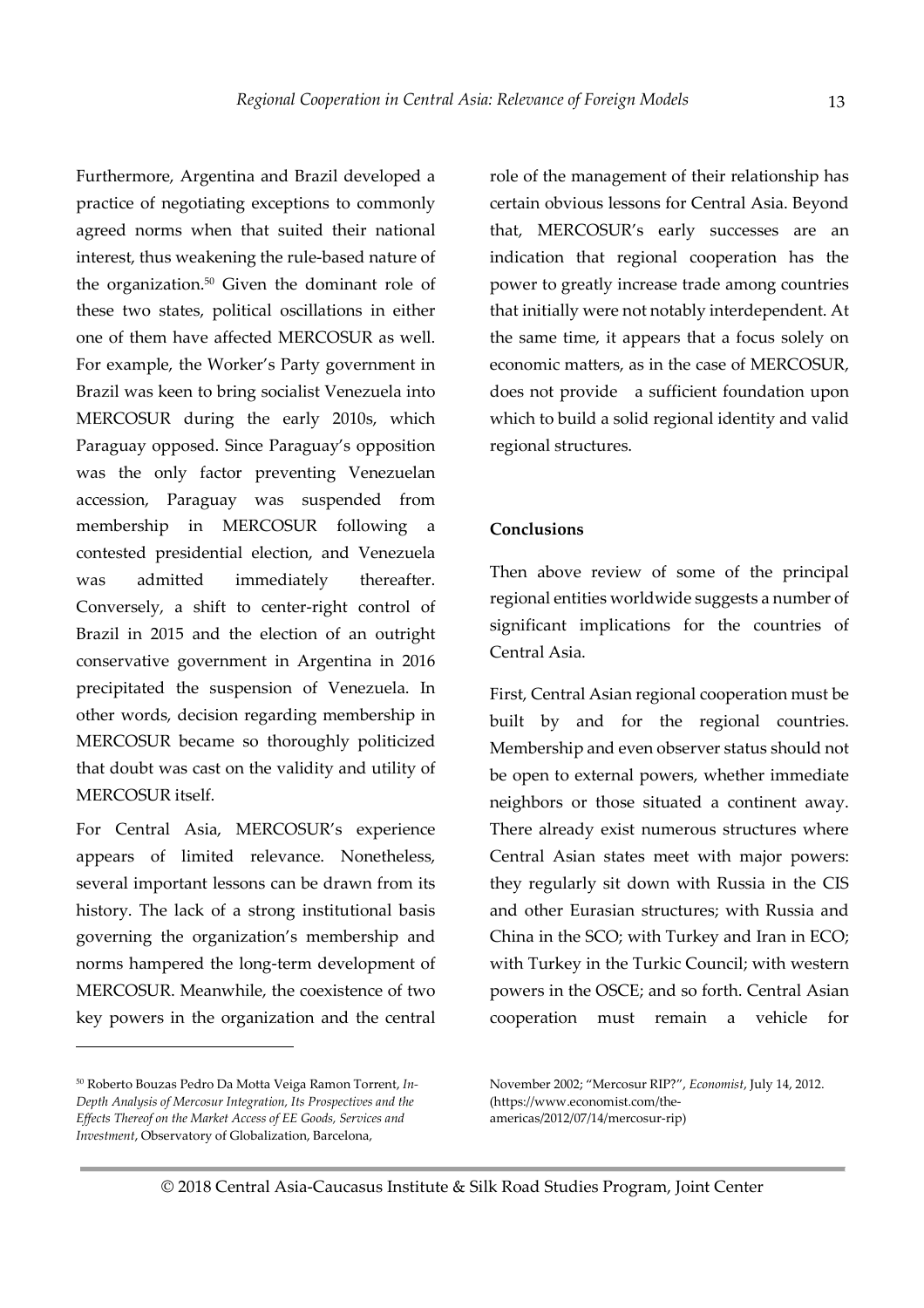coordination among the countries of Central Asia itself.

That said, some possible relationship with Azerbaijan, Georgia and Mongolia might at some point be considered, for their economies are increasingly linked with those of Central Asia, thanks to the growing importance of East-West transport corridors.

Second, the Visegrád group offers an important confirmation of the lesson Central Asia learned in 2005, when CACO was closed down in favor of Russia's Eurasian Economic Union. Even in the benign context of membership in the EU and NATO, being part of a larger institutional context imposed clear limits on the ability of Visegrád countries to develop and institutionalize their regional cooperation. In effect, membership in a larger integrative institution reduced the Visegrad countries to the status of a sub-group within the larger European structures – something that they judged to worthwhile, given the benefits of EU and NATO membership. For Central Asia, however, there is no similarly beneficial form of pan-regional cooperation. The lesson is that Central Asian cooperation must remain Central Asian in order to avoid again losing its purpose.

Third, ASEAN's experience provides useful guidance. One of ASEAN's distinctive features has been the organization's practice of conducting dialogues *as a unit* with foreign powers. Just as ASEAN has developed dialogues *as a unit* with powers like China, Russia, South Korea, and Germany, so Central Asians can advocate that the institutional structures that they have individually developed with Japan,

Korea, Europe and the United States be recast as region-wide consultations. Going forward, once they have developed institutional structures for their cooperation with foreign powers, the Central Asians may want to propose new dialogue formats with both Beijing and Moscow, under which the Central Asians *as a unit* would meet with representatives from Beijing and Moscow.

Fourth, Central Asia can benefit from ASEAN's experience in the development of a core of solidarity among regional members in order to prevent foreign powers from playing ASEAN members against each other. This served the organization well during the cold war, and has continued to be of great value as Southeast Asia reckons with the rise of China. ASEAN offers no panacea for managing assertive great powers, but it has sent a strong signal to such powers that regional states have a primary loyalty to each other, following which they can jointly develop fruitful relations with great powers. Cooperation among ASEAN members benefits the member states themselves and is not directed against anyone. As President Nazarbayev stated following a 2018 meeting with President Mirziyoyev, Central Asians are capable of managing the challenges in Central Asia without the interference of outsiders.

Fifth, the Nordic Council also offers a key lesson for Central Asia: that divergent patterns of membership in various pan-regional organizations is no hindrance for regional cooperation among similarly sized, like-minded states with deep and close historical and cultural linkages. Just as Nordic states had divergent